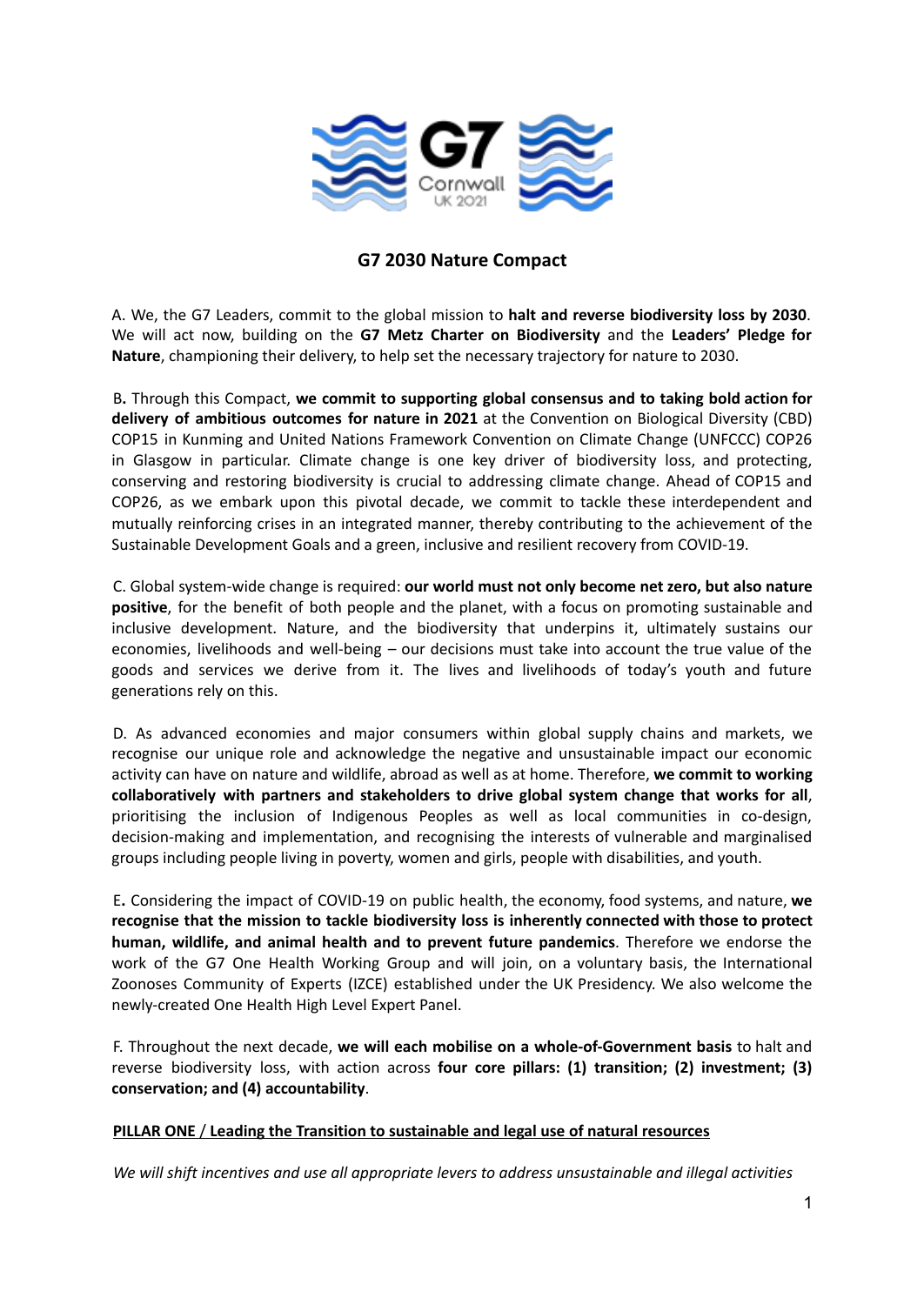(1A) **Tackling deforestation, including by supporting sustainable supply chains and demonstrating clear domestic action**: we welcome the commitment of Trade Ministers to work with Environment and other ministries, to share best practice and consider any appropriate domestic actions - including, if appropriate, development of due diligence requirements - to support sustainable supply chains that decouple agricultural production from deforestation and forest degradation, including from illegal land conversion. We task these ministries to jointly hold an initial meeting ahead of COP26 later this year. This action will complement our wider international collaboration, including enhanced cooperation with producer countries.

(1B) **Participating in and supporting the COP26 Forest, Agriculture and Commodities Trade dialogue:** we will champion the collaborative effort between consumer and producer countries to advance global and regional sustainable supply chains, protecting, conserving, and sustainably managing forests and other ecosystems, while promoting sustainable trade and development

(1C) **Acknowledging the harmful effect of some subsidies on the environment and the need to reform policies with recognised negative impacts on nature**: we commit to lead by example by reviewing relevant domestic policies as soon as possible, according to national circumstances, and will take action as appropriate to develop replacements that are nature positive. Globally we will work to accelerate an inclusive transition to sustainable and climate resilient agriculture, including through the COP26 policy dialogue on accelerating Transition to Sustainable Agriculture where relevant.

(1D) **Stepping up our efforts at home and overseas to counter crimes that affect the environment:** we will recognise and tackle illicit threats to nature such as the illegal wildlife trade (IWT) as serious organised crimes, including intensifying efforts to combat money laundering of the criminal proceeds of these crimes. With the support of Finance Ministers, we are implementing and strengthening registries of company beneficial ownership information to provide better access to information for law enforcement agencies and competent authorities in tackling illicit finance, also noting the benefits of making beneficial ownership information public where possible. Building on progress being made on this issue by the relevant Ministers, we task them to respond as appropriate to the Financial Action Task Force proposed actions to identify, assess and address money laundering risks relating to IWT, reporting on progress at the Interior Ministerial in September. We will engage with civil society and the private sector ahead of this, to maximise the creativity and ambition of these groups in tackling these challenges.

(1E) **Addressing the adverse impact of human activity, such as litter and unsustainable fishing practices, on the marine environment:** building on the Osaka Blue Ocean Vision, we will accelerate action to tackle the increasing levels of plastic pollution in the ocean from all sources land and marine - including by working through the UN Environment Assembly on options including strengthening existing instruments and a potential new global agreement or other instrument to address marine plastic litter, including at UNEA-5. We will also work with or support the Global Ghost Gear Initiative (GGGI). We recognise the importance of international action to deter and end illegal, unreported and unregulated (IUU) fishing, including through support to developing countries, and we commit to concluding ongoing WTO negotiations as swiftly as possible to prohibit certain harmful fisheries subsidies that contribute to overfishing, overcapacity and IUU fishing.

## **PILLAR TWO** / **Investing in nature and driving a nature positive economy**

*We will work to dramatically increase investment in nature from all sources, and to ensure nature is accounted for, and mainstreamed, in economic and financial decision-making.*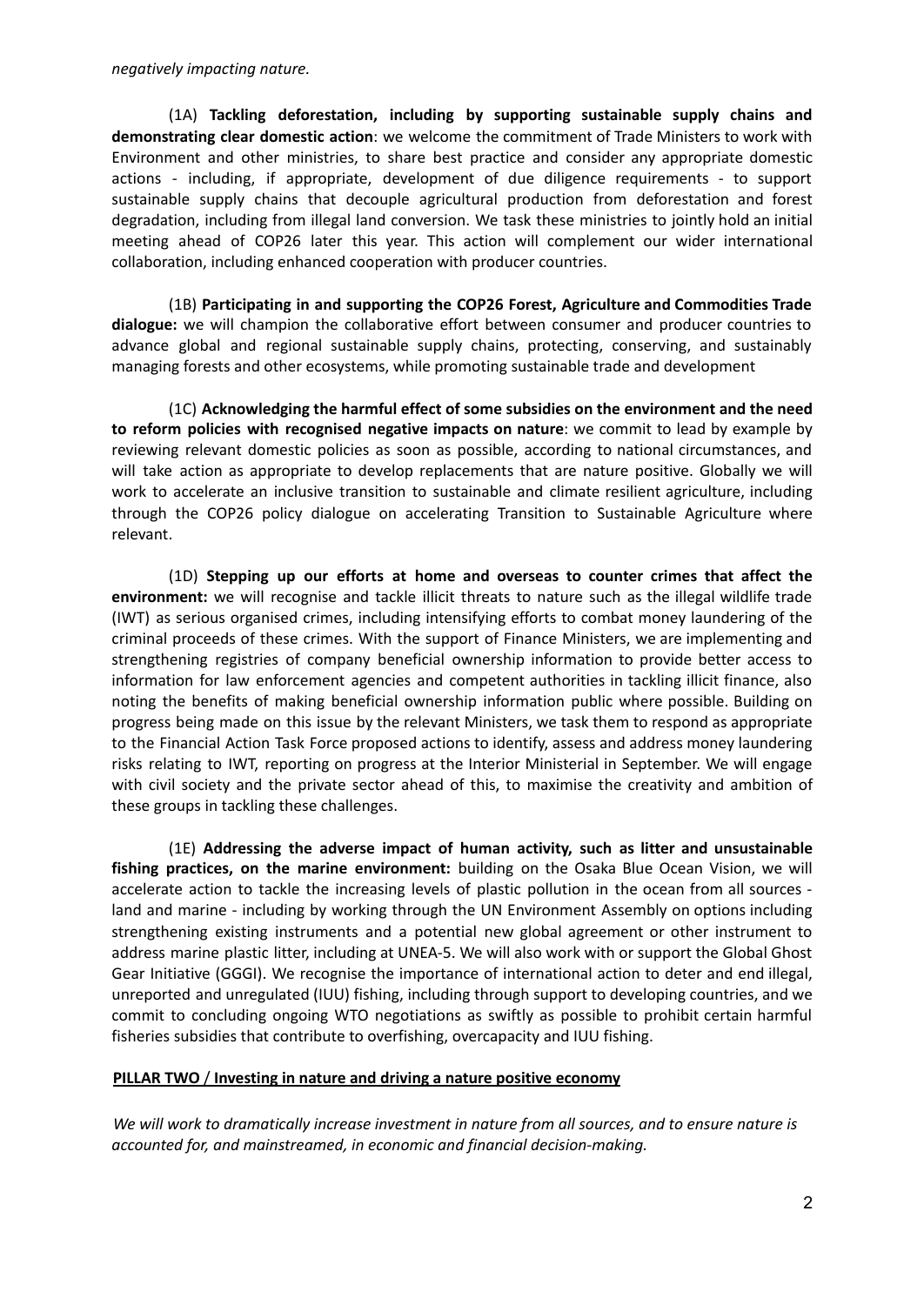(2A) **Tasking our Finance and other relevant Ministries to work together to identify ways to account for nature in economic and financial planning and decision-making:** we encourage other countries and non-state actors to follow suit and consider the footprint of economic activity on biodiversity. We welcome the Dasgupta Review on the Economics of Biodiversity and the related OECD Policy Guide on Biodiversity. We will draw on their findings, as appropriate, identifying actions including those outlined below.

(2B) **Working intensively towards increasing finance for nature from all sources throughout the next five years:** in particular, we commit to increase our finance contributions for nature-based solutions through to 2025. Recognising the multiple benefits investing in nature brings we will maximise the synergies of climate and biodiversity finance and promote funding that has co-benefits for climate and nature.

(2C) **Working to ensure that our international development assistance does no harm to nature**, and delivers positive outcomes overall for people, climate and nature.

(2D) **Encouraging all Multilateral Development Banks (MDBs), International Finance Institutions and Development Finance Institutions (DFIs) to embed nature into their analysis, policy dialogue and operations:** we call on MDBs and DFIs to increase and mobilise finance for nature; and MDBs to sign a Joint Statement on nature ahead of COP26 as appropriate. This will complement MDB efforts to align with Paris Agreement goals.

(2E) **Working with finance, industry and business leaders**: including through formal and informal partnerships such as the Terra Carta and the Sustainable Markets Initiative instigated by HRH Prince of Wales, and the One Planet Summit coalitions on sustainable finance, to drive a nature-positive shift by fully investing in natural capital and embedding consideration of nature-related risk. We look forward to the establishment of the Taskforce on Nature-related Financial Disclosures and its recommendations.

## **PILLAR THREE** / **Protecting, Conserving and Restoring nature, including through ambitious global targets**

*We will support and drive the protection, conservation and restoration of ecosystems critical to halt and reverse biodiversity loss and environmental degradation, and to tackle climate change.*

(3A) **Supporting new global targets to conserve or protect at least 30% of global land and at least 30% of the global ocean by 2030 as a critical foundation for the conservation and restoration efforts required this decade**: we will advocate for improved quality, effectiveness and connectivity of protected areas and other effective area-based conservation measures (OECMs), and recognise Indigenous Peoples as well as local communities as full partners in the implementation of these targets. We will lead by example, effectively conserving or protecting at least the same percentage of our national land, including terrestrial and inland waters, and coastal and marine areas by 2030, according to national circumstances and approaches, including, where appropriate, with legislation and adequate resourcing and enforcement to drive delivery.

(3B) **Supporting agreement and delivery of targets to prevent the loss, fragmentation and degradation of ecosystems and to restore significant areas of degraded and converted ecosystems**: in support of the UN Decade on Ecosystems Restoration, we support ambitious initiatives driving delivery of these goals, for example the Great Green Wall for the Sahara and the Sahel. We also reaffirm our commitment to strive to end the loss of natural forest by 2030, as per our commitment in the 2014 New York Declaration on Forests and Sustainable Development Goal 15, and recognise the value of blue carbon ecosystems.